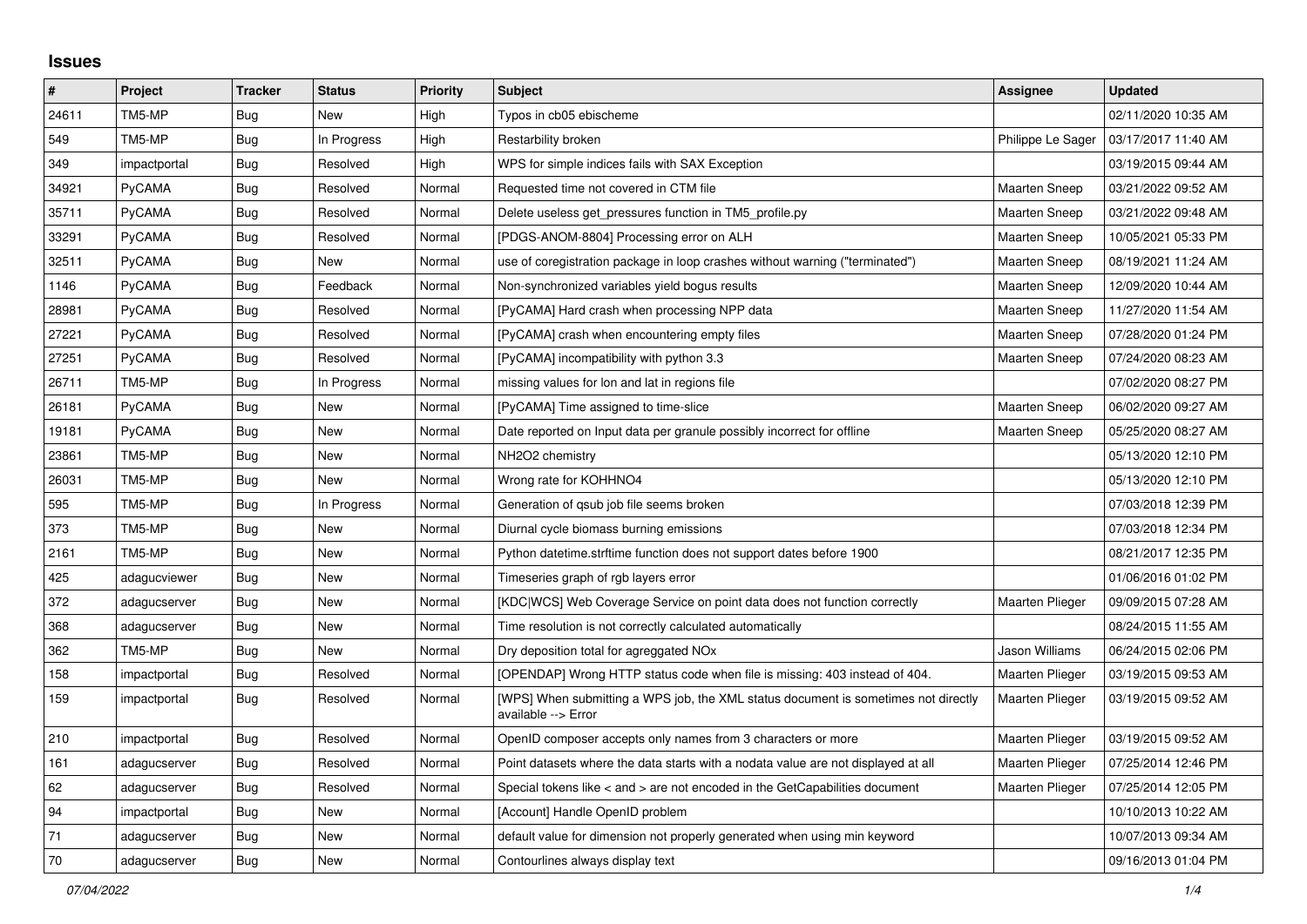| $\vert$ # | Project      | <b>Tracker</b> | <b>Status</b> | <b>Priority</b> | Subject                                                                                       | <b>Assignee</b>      | <b>Updated</b>      |
|-----------|--------------|----------------|---------------|-----------------|-----------------------------------------------------------------------------------------------|----------------------|---------------------|
| 39        | adagucserver | <b>Bug</b>     | New           | Normal          | tickround is ignored when WMSExtension NUMCOLORBANDS is used                                  |                      | 06/26/2013 01:50 PM |
| 38        | adagucviewer | <b>Bug</b>     | New           | Normal          | When reusing a link create with the "Create a Link" menu item, the legend is not<br>displayed |                      | 06/19/2013 01:44 PM |
| 37        | adagucviewer | <b>Bug</b>     | New           | Normal          | [EXTGUI] When refreshing a layer the layerlist is not updated                                 |                      | 06/13/2013 10:28 AM |
| 17921     | PyCAMA       | <b>Bug</b>     | <b>New</b>    | Low             | O3 Histogram plots y-label                                                                    | Maarten Sneep        | 05/25/2020 08:20 AM |
| 20141     | TM5-MP       | <b>Bug</b>     | In Progress   | Low             | PDUMP temperature field is zero                                                               |                      | 07/26/2019 02:45 PM |
| 11761     | TM5-MP       | Bug            | <b>New</b>    | Low             | overflow in PDUMP                                                                             |                      | 09/26/2018 09:44 AM |
| 351       | TM5-MP       | <b>Bug</b>     | New           | Low             | NH3 budget terms                                                                              |                      | 07/03/2018 12:36 PM |
| 521       | TM5-MP       | Bug            | New           | Low             | Inconsistent NO <sub>x</sub> emissions                                                        |                      | 07/03/2018 12:30 PM |
| 320       | TM5-MP       | Bug            | In Progress   | Low             | <b>Budget inconsistencies</b>                                                                 | Philippe Le Sager    | 01/28/2016 01:00 PM |
| 149       | TM5-ZOOM     | <b>Bug</b>     | New           | Low             | Gfortran compiler                                                                             |                      | 04/08/2014 10:42 AM |
| 92        | impactportal | Feature        | Resolved      | High            | [Test] Create a test environment to test new versions of climate4impact                       |                      | 03/19/2015 09:55 AM |
| 35721     | PyCAMA       | Feature        | Resolved      | Normal          | Speed up get_profiles and get_temperature by numba                                            | Maarten Sneep        | 03/21/2022 10:55 AM |
| 944       | PyCAMA       | Feature        | In Progress   | Normal          | Documentation of internal workings of PyCAMA                                                  | Maarten Sneep        | 12/09/2020 11:13 AM |
| 1511      | PyCAMA       | Feature        | Resolved      | Normal          | Synchronization of variables                                                                  | Maarten Sneep        | 08/21/2020 07:37 AM |
| 27361     | PyCAMA       | Feature        | Resolved      | Normal          | [PyCAMA] record the file names of the input granules.                                         | Maarten Sneep        | 07/29/2020 03:23 PM |
| 26171     | PyCAMA       | Feature        | New           | Normal          | [PyCAMA] Skip L3 data in concatenation tool                                                   | Maarten Sneep        | 06/02/2020 09:25 AM |
| 15161     | PyCAMA       | Feature        | Feedback      | Normal          | Better handle wavelength calibration parameters in UPAS products                              | Maarten Sneep        | 05/25/2020 08:49 AM |
| 9311      | PyCAMA       | Feature        | New           | Normal          | Processing status & lineage as table                                                          | <b>Maarten Sneep</b> | 05/25/2020 08:48 AM |
| 15151     | PyCAMA       | Feature        | Feedback      | Normal          | Handling background correction parameters for SO2 and HCHO                                    | <b>Maarten Sneep</b> | 05/25/2020 08:47 AM |
| 23221     | TM5-MP       | Feature        | In Progress   | Normal          | Remapping of M7 dry/wet radii from restart file missing                                       |                      | 12/05/2019 11:07 AM |
| 22591     | PyCAMA       | Feature        | Resolved      | Normal          | Implement O3 TCL on L2QC website                                                              | Mark ter Linden      | 11/09/2019 05:03 PM |
| 558       | PyCAMA       | Feature        | In Progress   | Normal          | Coregistration                                                                                | <b>Maarten Sneep</b> | 11/06/2018 05:47 PM |
| 10221     | TM5-MP       | Feature        | In Progress   | Normal          | MOGUNTIA and KPP                                                                              |                      | 09/20/2018 01:59 PM |
| 8681      | TurboWin     | Feature        | <b>New</b>    | Normal          | SOG and COG computing                                                                         |                      | 12/19/2017 10:03 AM |
| 8671      | TurboWin     | Feature        | New           | Normal          | option to insert Relative Humidity                                                            |                      | 12/19/2017 09:59 AM |
| 8661      | TurboWin     | Feature        | New           | Normal          | instruction videos                                                                            |                      | 12/19/2017 09:49 AM |
| 8651      | TurboWin     | Feature        | <b>New</b>    | Normal          | update to WMO cloud atlas                                                                     |                      | 12/19/2017 09:46 AM |
| 8641      | TurboWin     | Feature        | New           | Normal          | plot position offline                                                                         |                      | 12/19/2017 09:44 AM |
| 8621      | TurboWin     | Feature        | New           | Normal          | WOW upload                                                                                    |                      | 12/19/2017 09:42 AM |
| 8611      | TurboWin     | Feature        | New           | Normal          | displaying latest obs                                                                         |                      | 12/19/2017 09:36 AM |
| 1013      | subproject 1 | Feature        | New           | Normal          | test subproject task gantt                                                                    |                      | 12/20/2016 09:10 AM |
| 1012      | dummy        | Feature        | New           | Normal          | test gantt main project                                                                       |                      | 12/20/2016 09:09 AM |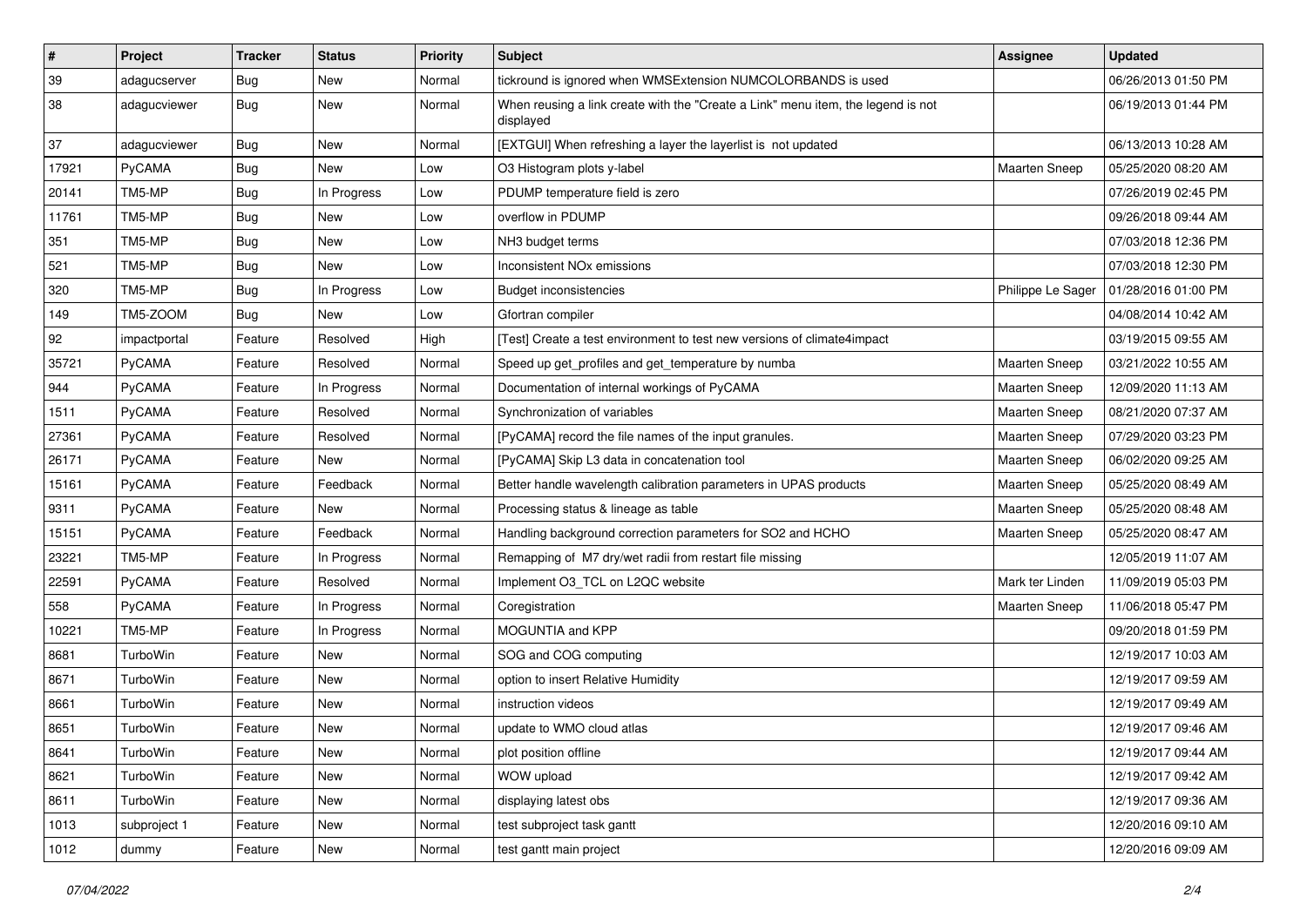| $\pmb{\#}$   | Project      | <b>Tracker</b> | <b>Status</b> | <b>Priority</b> | <b>Subject</b>                                                                                     | Assignee          | <b>Updated</b>                        |
|--------------|--------------|----------------|---------------|-----------------|----------------------------------------------------------------------------------------------------|-------------------|---------------------------------------|
| 336          | TM5-MP       | Feature        | In Progress   | Normal          | budget consistent with mmix                                                                        | Philippe Le Sager | 12/01/2015 10:05 AM                   |
| 350          | impactportal | Feature        | <b>New</b>    | Normal          | Add a link to go to the basket at the bottom of the data discovery page                            |                   | 03/19/2015 10:59 AM                   |
| 80           | impactportal | Feature        | Resolved      | Normal          | [Transformation] CDO indices calculations as WPS service                                           |                   | 03/19/2015 10:04 AM                   |
| 83           | impactportal | Feature        | Resolved      | Normal          | [Basket]Add 'Remove all' button                                                                    |                   | 03/19/2015 09:58 AM                   |
| 84           | impactportal | Feature        | Resolved      | Normal          | [Basket]Enable sorting on basket                                                                   |                   | 03/19/2015 09:57 AM                   |
| 88           | impactportal | Feature        | Resolved      | Normal          | [Basket]Create widget for basket access in all portal elements                                     |                   | 03/19/2015 09:56 AM                   |
| 93           | impactportal | Feature        | Resolved      | Normal          | [Basket] Add a "Get All" button to retrieve all items at once                                      |                   | 03/19/2015 09:56 AM                   |
| $ 40\rangle$ | adagucserver | Feature        | Resolved      | Normal          | Highest value in Legend is not necessarily highest value in the map                                | Maarten Plieger   | 07/25/2014 12:06 PM                   |
| 75           | impactportal | Feature        | Resolved      | Normal          | [Search]Move backend to ESGF search                                                                |                   | 07/15/2014 02:10 PM                   |
| 82           | impactportal | Feature        | New           | Normal          | [GUI] Improve error messages                                                                       |                   | 10/10/2013 10:22 AM                   |
| 86           | impactportal | Feature        | New           | Normal          | [Account] Keep history of what has been processed                                                  |                   | 10/10/2013 10:22 AM                   |
| 87           | impactportal | Feature        | <b>New</b>    | Normal          | [Map & Plot] Enable to select multiple data from basket for plotting and mapping                   |                   | 10/10/2013 10:22 AM                   |
| 89           | impactportal | Feature        | New           | Normal          | [Map&Plot]Generic data selection widget                                                            |                   | 10/10/2013 10:22 AM                   |
| $ 90\rangle$ | impactportal | Feature        | New           | Normal          | [Use cases] Precoocked data selection widget with use case data                                    |                   | 10/10/2013 10:22 AM                   |
| 91           | impactportal | Feature        | <b>New</b>    | Normal          | [Basket] Move Basket in menu bar                                                                   |                   | 10/10/2013 10:22 AM                   |
| 74           | impactportal | Feature        | <b>New</b>    | Normal          | [Search] Free text search: resolve on server not in browser                                        |                   | 10/10/2013 10:22 AM                   |
| 77           | impactportal | Feature        | New           | Normal          | [Data] Provide ECLISE data in climate4impact                                                       |                   | 10/10/2013 10:22 AM                   |
| 81           | impactportal | Feature        | <b>New</b>    | Normal          | [Transformations] Time series plots WPS for multiple datasets                                      |                   | 10/10/2013 10:22 AM                   |
| 61           | adagucviewer | Feature        | New           | Normal          | Custom coordinate systems can not be choosed, only the predefined in the map type are<br>available |                   | 07/17/2013 12:21 PM                   |
| 8931         | TM5-MP       | Feature        | In Progress   | Low             | removing dependence on HDF4                                                                        |                   | 11/18/2019 02:07 PM                   |
| 12101        | TM5-MP       | Feature        | <b>New</b>    | Low             | Updating Corner halo grid boxes                                                                    |                   | 10/10/2018 03:39 PM                   |
| 338          | TM5-MP       | Feature        | New           | Low             | Modifying and extending input data for refractive indices                                          | Twan van Noije    | 07/03/2018 12:53 PM                   |
| 440          | TM5-MP       | Feature        | New           | Low             | Assumption in calculation of friction velocity over land                                           |                   | 07/03/2018 12:51 PM                   |
| 367          | TM5-MP       | Feature        | New           | Low             | Heterogeneous reaction rates for bulk aerosol version                                              | Jason Williams    | 07/03/2018 12:36 PM                   |
| 85           | impactportal | Feature        | New           | Low             | [Basket]Enable grouping of data in datasets                                                        |                   | 10/10/2013 10:22 AM                   |
| 76           | impactportal | Feature        | New           | Low             | [Search] Group search results in folders                                                           |                   | 10/10/2013 10:22 AM                   |
| 27381        | PyCAMA       | Support        | Resolved      | High            | [PyCAMA] Update configuration file to resolve issue with reports for Cloud                         |                   | PDGS Operations   09/09/2020 11:06 AM |
| 1301         | PyCAMA       | Support        | Resolved      | High            | test mixed empty/non-empty variables                                                               | Maarten Sneep     | 08/21/2020 07:38 AM                   |
| 30011        | PyCAMA       | Support        | New           | Normal          | [PyCAMA] Prepare release of 1.0                                                                    | Maarten Sneep     | 12/01/2021 10:49 AM                   |
| 28421        | PyCAMA       | Support        | New           | Normal          | Prepare for version 2 quality control monitoring.                                                  | Jacques Claas     | 12/01/2020 05:39 PM                   |
| 26241        | PyCAMA       | Support        | In Progress   | Normal          | [PyCAMA] Supply list of up to 12 parameters you want to follow over time                           | Jacques Claas     | 12/01/2020 05:34 PM                   |
| 26231        | PyCAMA       | Support        | New           | Normal          | [PyCAMA] Verify configuration of PyCAMA for daily extractions                                      | Jacques Claas     | 12/01/2020 05:30 PM                   |